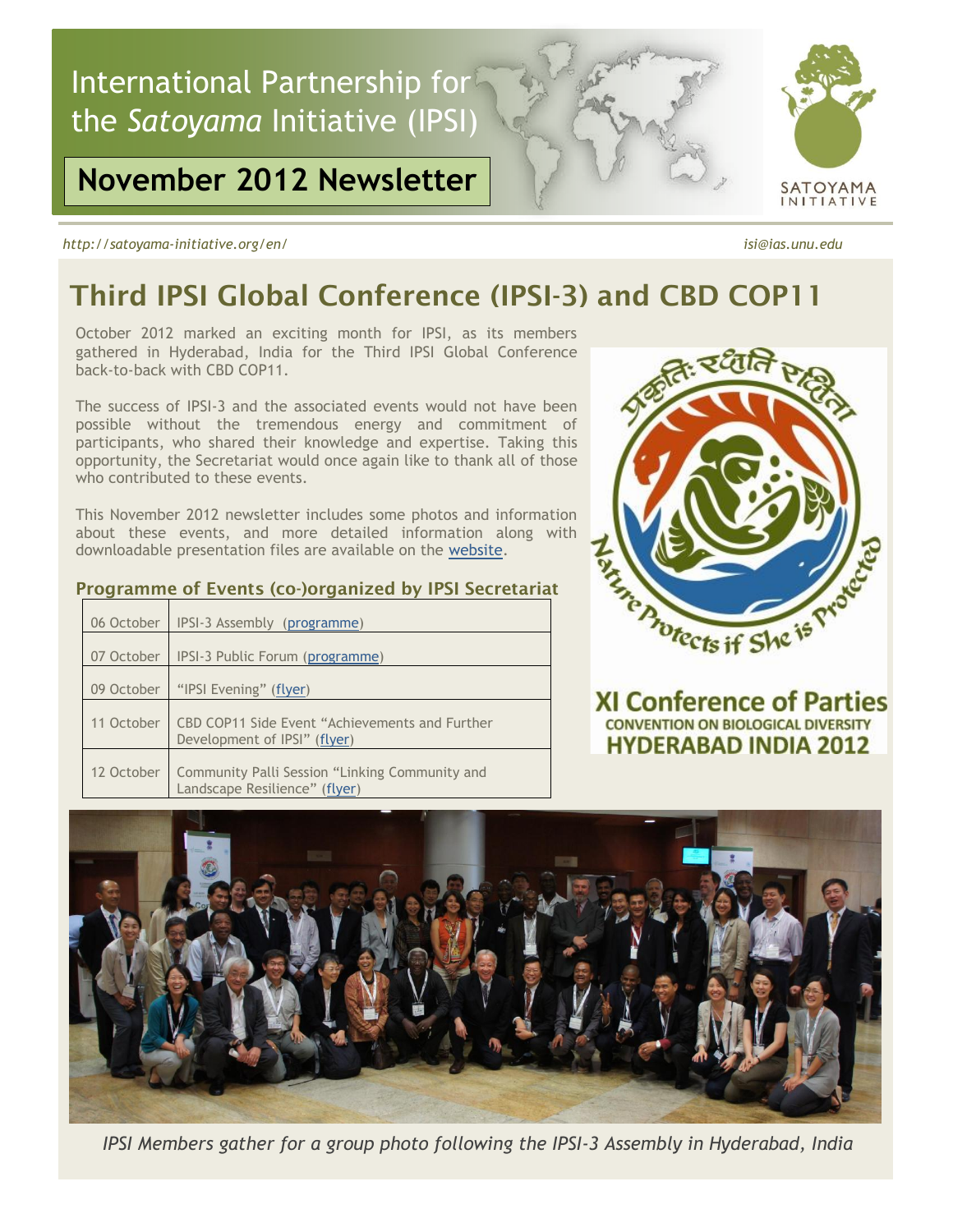### **IPSI-3 Assembly: Strategy Endorsed, Venue for IPSI-4 Announced**



*Prof. Alfred Oteng-Yeboah (Steering Committee Chair) addresses the Assembly*

#### **Key Outcomes:**

1) Dr. Jo Mulongoy presents final draft of IPSI Strategy, which was then endorsed by the General Assembly.

2) Japan's Fukui Prefecture officially offers to host IPSI-4 in 2013, a proposal welcomed and approved by the Assembly.

3) Many members of the IPSI Steering Committee renewed their terms with the Assembly's approval, while four IPSI members were welcomed to the Steering Committee by the Assembly: International Tropical Timer Organization (ITTO), MS Swaminathan Research Foundation (MSSRF) Community Agrobiodiversity Research Centre, Faculty of Science, University of Sarajevo, and the Secretariat of the Pacific Regional Environment Programme (SPREP).

# **IPSI-3 PublicForum:Contribution to Achieving the Aichi Biodiversity Targets**

**Key Outcomes:**

**key Outcomes:**<br>1) Co-chairs Yoko Watanabe (GEF Secretariat) and Anil Kumar (MSSRF) facilitate Public Forum.

2) David Duthie (SCBD) contextualizes discussions with [presentation](http://satoyama-initiative.org/wp-content/uploads/2012/10/PF-Aichi_Targets.pdf) on Aichi Biodiversity Targets.

3) Participants join three group discussions: Working Group 1: Indicators of Resilience in Socio ecological Production Landscapes and Seascapes (SEPLS) Facilitator: Dr. Pablo Eyzaguirre (Bioversity International)

 Working Group 2: Creating Synergy between Traditional Knowledge and Modern Science Facilitator: Dr. William Olupot (Nature and Livelihoods)

 Working Group 3: Multi-stakeholder Collaboration towards Sustainable Production and Consumption Facilitator: Dr. Yoji Natori (Conservation International)



*Participants during the IPSI-3 Public Forum gather for Plenary Presentations*

### **"IPSI Evening": Achievements and Further Development of IPSI**



*Steering Committee members introduce themselves during IPSI Evening*

### **Key Elements:**

1) Over 130 participants attend event, with opening speeches by Kazu Takemoto (Director, IPSI Secretariat) and Masanori Nakano (Consul General, Consulate General of Japan, India).

2) [Keynote address](http://satoyama-initiative.org/wp-content/uploads/2012/10/IE-Prof_Takeuchi.pdf) delivered by Prof. Kazuhiko Takeuchi (Vice-Rector, United Nations University) under theme "IPSI: Perspectives on Socio-ecological Production Landscapes and Seascapes".

3) IPSI member presentations delivered by: [Dr. Wanja Dorothy](http://satoyama-initiative.org/wp-content/uploads/2012/10/IE-KENWEB.pdf) [Nyingi](http://satoyama-initiative.org/wp-content/uploads/2012/10/IE-KENWEB.pdf) (Kenya Wetlands Biodiversity Research Team); Mr. Susumu Fujiwara (Ishikawa Prefecture, Japan); Prof. Senka Barudanovic (University of Sarajevo, Bosnia and Herzegovina) and [Mr. Stuart Chape](http://satoyama-initiative.org/wp-content/uploads/2012/10/IE-SPREP.pdf) (Secretariat of the Pacific Regional Environment Programme).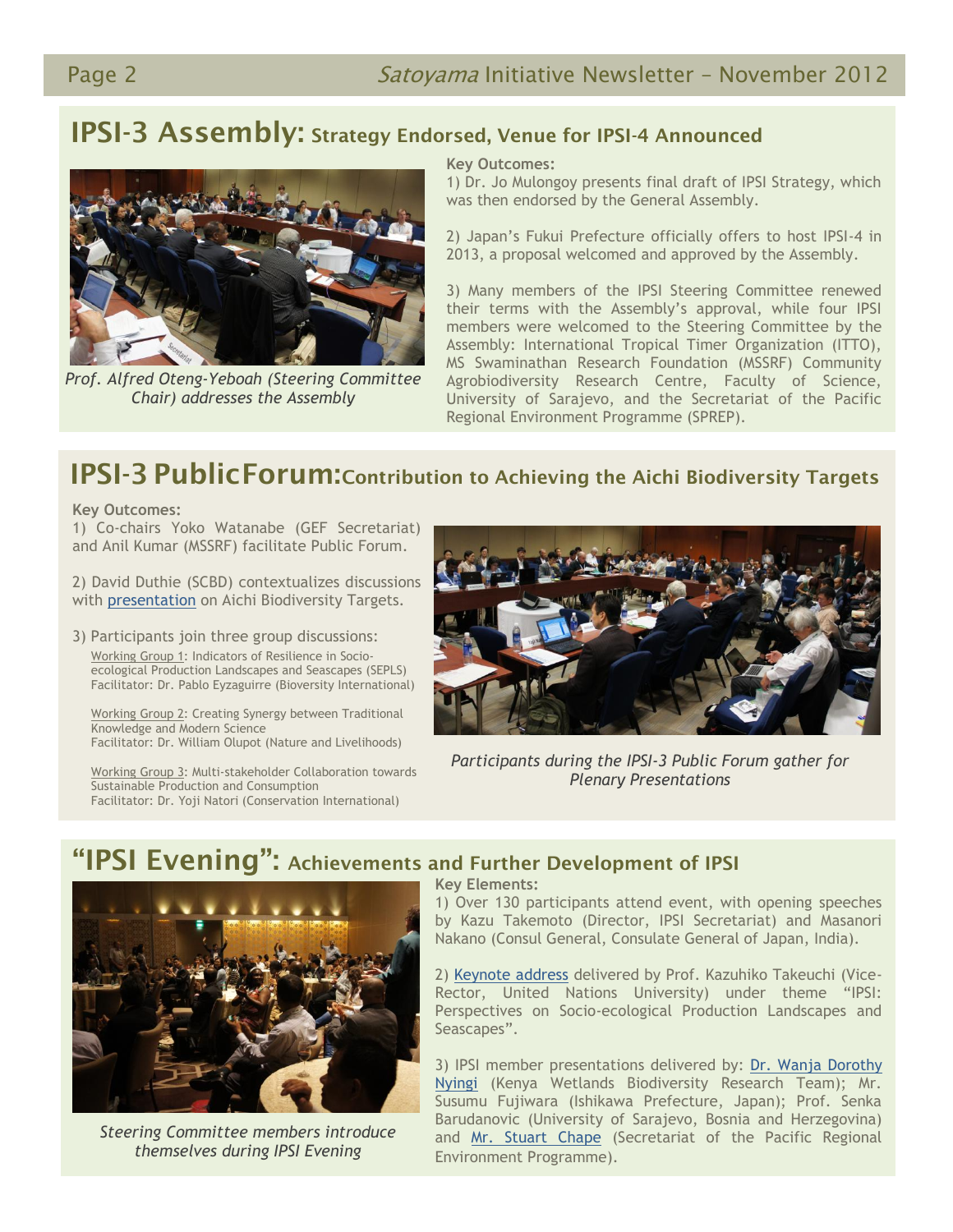# **CBD COP11 Side Event: Achievements and Further Development of IPSI**

#### **Key Elements:**

1) Short [presentation](http://satoyama-initiative.org/wp-content/uploads/2012/10/SE-Kazu-Takemoto.pdf) by IPSI Director, Kazu Takemoto, on IPSI's development.

2) Endorsed IPSI Strategy [introduced](http://satoyama-initiative.org/wp-content/uploads/2012/10/SE-Jo-Mulongoy.pdf) by Dr. Jo Mulongoy and results of Public Forum shared by co-chair Dr. Anil Kumar (MSSRF).

4) Latest **[updates](http://satoyama-initiative.org/wp-content/uploads/2012/10/SE-Fumiko-Fukuoka-and-Prabhjot-Sodhi.pdf)** on Community Development and Knowledge Management for the Satoyama Initiative (COMDEKS) shared by Fumiko Fukuoka (UNDP) and Prabhjot Sodhi (GEF-SGP).

5) [Updates](http://satoyama-initiative.org/wp-content/uploads/2012/10/SE-Pablo-Eyzaguirre.pdf) on development of indicators of resilience in SEPLS by Dr. Pablo Eyzaguirre (Bioversity International). *From left to right, Anil Kumar, Prabhjot Sodhi,* 



*Pablo Eyzaguirre*

### **Community Palli Session: Linking Community and Landscape Resilience**



*Presenters, discussants and co-chairs gather for a group photo*

### **Key Elements:**

Co-organized by UNDP and IPSI to provide insight into the building of social and landscape resilience, and linkages between these two concepts. [<discussion questions>](http://satoyama-initiative.org/wp-content/uploads/2012/10/IPSI-UNDP-joint-side-event-Moderator_12_10_2012.pdf)

Presentations by:

- •Ms. Florence Daguitan, Indigenous Peoples' International Center for Policy Research and Education (TEBTEBBA), Philippines
- •Ms. Noelie Ouedraogo, Association Songtaab-Yalgré, Burkina Faso
- •Mr. Prabhjot Sodhi, National Coordinator, GEF-SGP, India
- •Ms. Vore Gana Seck, Green Senegal, Senegal
- •Mr. Cliff Marlessy, Community-based Marine Management Foundation, Indonesia
- •Ms. Akane Minohara, United National University Institute for Advanced Studies (UNU-IAS)
- •Mr. Piyasoma Bentota, The Committee for People's Rights (Podujana Himikam Kamituwa), Sri Lanka.

### *Satoyama* **Initiative Recognized in CBD COP11 Decision**

A growing recognition of the usefulness of the *Satoyama* Initiative and its international partnership (IPSI) was evident at CBD COP11 in a wide range of statements of support made, among others, by the government representatives of Japan, Nepal, Ghana, Turkey, Senegal, Timor-Leste, Niger and Thailand.

### [Decision XI/25](http://www.cbd.int/cop/cop-11/doc/2012-10-24-advanced-unedited-cop-11-decisions-en.pdf) on the Sustainable Use of Biodiversity:

7. *Recalling* its decision X/32, *recognizes* the contribution that the Satoyama Initiative is working to make in creating synergies among the various existing regional and global initiatives on human-influenced natural environments, including the Man and the Biosphere Programme of the United Nations Educational, Scientific and Cultural Organization, the International Model Forest Network and other initiatives that include community conservation areas developed and managed by indigenous and local communities, and reaffirming that the Satoyama Initiative is to be used consistent and in harmony with the Convention, internationally agreed development goals and other relevant international obligations, and *invites* Parties, other Governments and relevant organizations to support the International Partnership for the Satoyama Initiative, as appropriate;